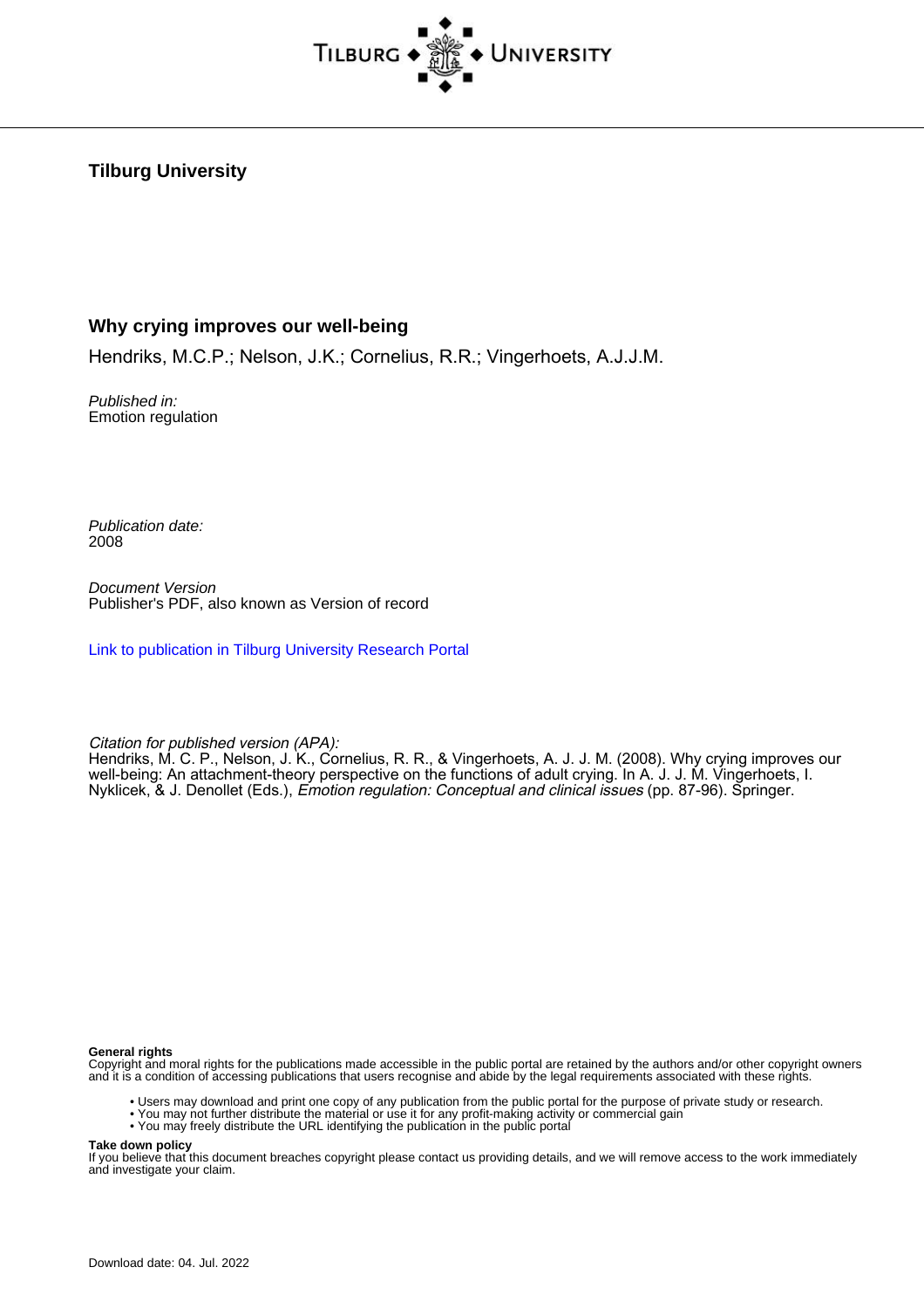# **Chapter 6 Why Crying Improves Our Well-being: An Attachment-Theory Perspective on the Functions of Adult Crying**

**Michelle C.P. Hendriks, Judith K. Nelson, Randolph R. Cornelius, and Ad J.J.M. Vingerhoets**

#### **Introduction**

Crying is a common and apparently universal form of human emotional expression. Whereas no other species has the ability to shed emotional tears, people of all ages and from all cultures cry on certain occasions to express their emotions. Despite the widespread occurrence of crying, no truly comprehensive theory of the origins and functions of adult crying has been established. In this chapter, an attachment-theory perspective on crying is presented in which crying is hypothesized to serve a variety of interpersonal functions, foremost among these being to communicate distress to others and to facilitate social bonding. It is argued that by way of these interpersonal benefits, crying improves the physiologic and psychological well-being of the crying person. Empirical studies of adult crying are reviewed with an eye toward what they reveal about the role of crying as an attachment behavior.

## **A Model of Adult Crying**

Vingerhoets, Cornelius, Van Heck, & Becht (2000) were the first to present a comprehensive, albeit preliminary, model of adult crying. This model mainly focused on the antecedents of crying and considered crying to be the result of the interaction between several psychobiological, cognitive, and social processes. Crying was further seen as having an impact both on psychobiological processes in the crying individual himself or herself (*intra*personal effects) and on the crying person's social environment (*inter*personal effects). In other words, the act of crying may lead to tension relief and may facilitate the physiologic and psychological recovery after distress via psychobiological mechanisms. At the same time, crying may communicate the need for help and may stimulate others to offer this help and support, which may indirectly have an effect on the well-being of the crying individual.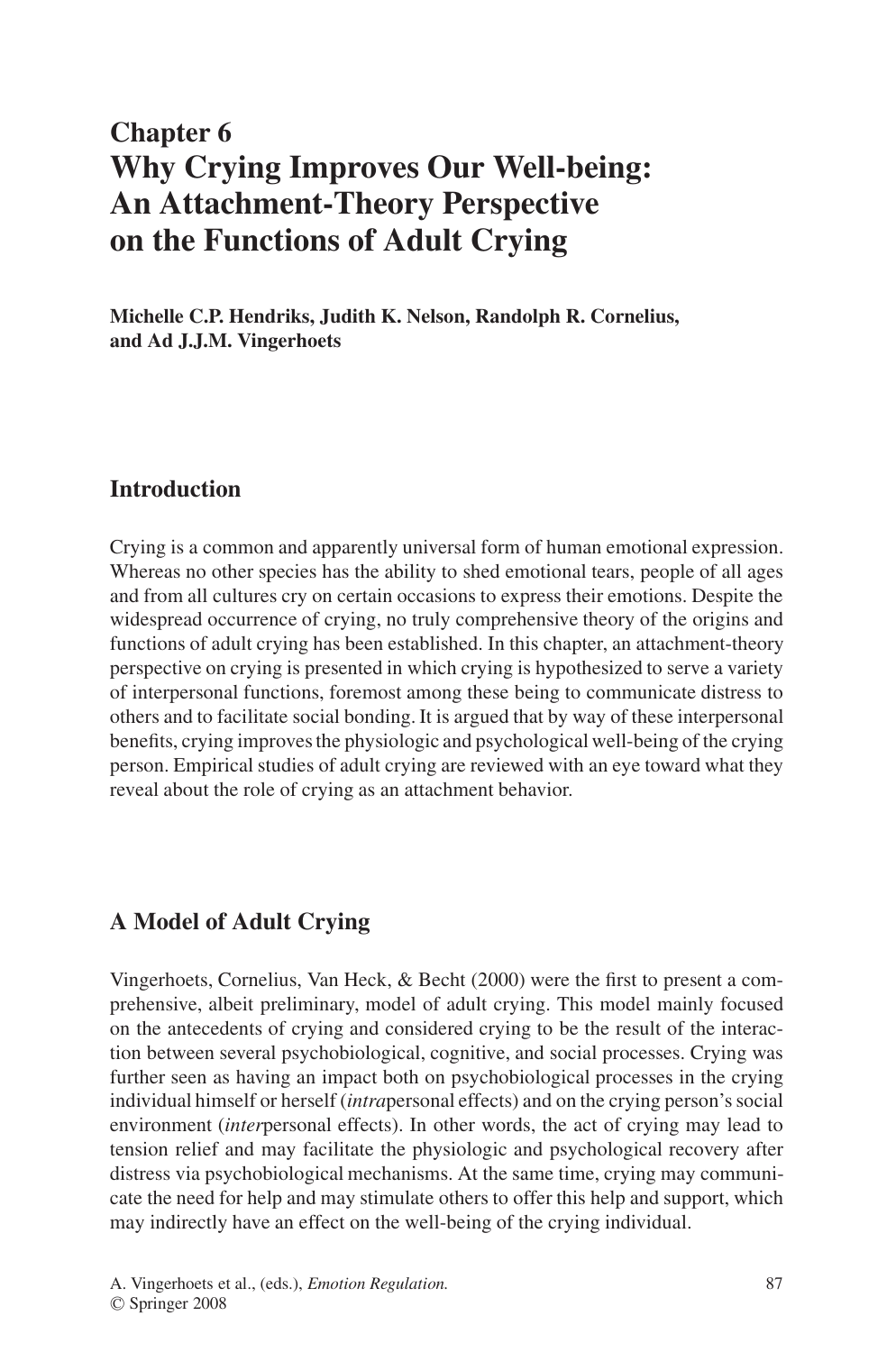#### **Crying and Health**

The belief that crying brings tension relief and helps to regain emotional and physical balance is an old one. Cornelius (1986) reviewed how popular American and British magazines described crying from 1848 until 1985. It appears that people have always been convinced that crying is good for one's health. In current literature and popular psychology, it is still often stated that crying is healthy or at least that it makes people feel better.

Empirical studies on the effects of crying on mood and physiologic functioning have yielded mixed results, apparently depending on the design of the study. Quasiexperimental laboratory studies exposing subjects to sad films have mostly found a negative effect of the shedding of emotional tears; people who cried while watching a sad film felt sadder and more depressed afterward than people who did not cry (Cornelius, 1997). Physical functions such as heart rate and blood pressure also did not recover more rapidly after a crying spell (for a review, see Cornelius [2001]; Vingerhoets & Scheirs [2001]). Only Rottenberg, Wilhelm, Gross, & Gotlib (2003) and Hendriks, Rottenberg, and Vingerhoets (2007) found that crying might be associated with a parasympathetic rebound mechanism that facilitates the recovery of homeostasis. However, the source of parasympathetic activation was ambiguous, and although heart rate decreased rapidly after the onset of crying, it did not decrease to below baseline levels (Hendriks et al., 2007). Nevertheless, if you ask people how they generally feel after a crying episode, they most often report feeling better (Cornelius, 1997).

Research has also been done on the relationship between general crying frequency and subjective well-being, thereby focusing on the long-term effects of crying. These studies again yielded little evidence in support of the hypothesis that crying is healthy. Rather, the few studies that have been conducted suggest that crying is negatively related to one's physical well-being (for a review, see Vingerhoets  $\&$ Scheirs [2001]).

In short, crying does not seem to have immediately observable or direct beneficial effects on the crying person. Perhaps, as suggested by Cornelius (2001) and by Hendriks (2005), crying may only have a positive effect on well-being when the shedding of tears leads to a positive change in the situation. Nelson (2005) also noted that the benefits may come not so much from actually shedding tears but rather because tears bring us physical contact and solace from others. It is well-known that social support has positive benefits on psychological and physical well-being (Uchino, 2004). This implies that crying does not automatically (e.g., via biopsychological pathways) lead to tension and/or emotional relief. Rather, the social context in which crying occurs, in particular the reactions of others, may predominately determine its intrapersonal effects. For example, a crying individual might only feel better afterward if his or her tears result in emotional support and understanding rather than when he or she meets disapproval and negative reactions. The first question that should be answered then is how people from the social environment react to tears. This chapter aims to provide an answer to this question based on attachment theory.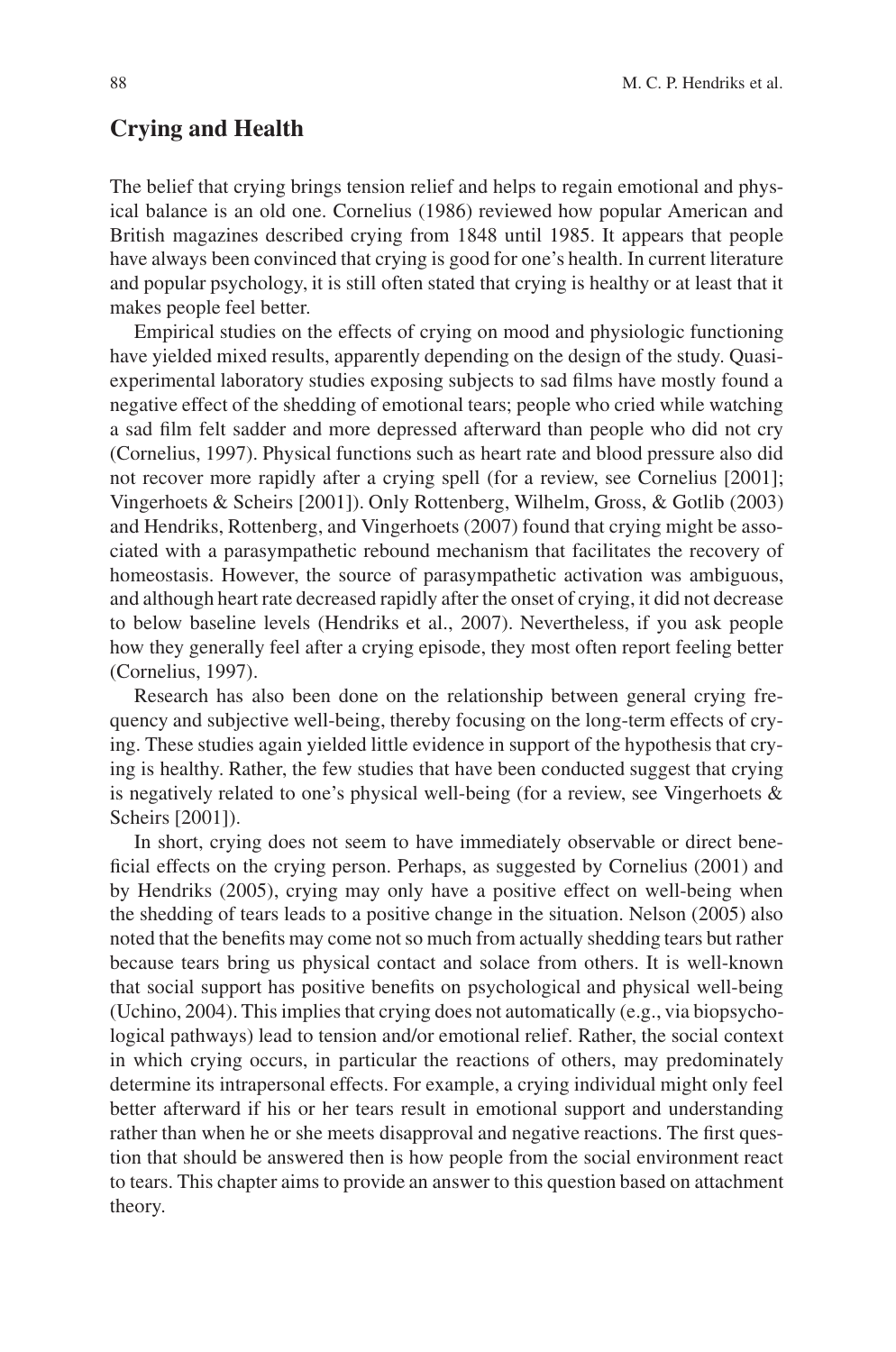#### **Attachment-Theory Perspective on Adult Crying**

Attachment behaviors are designed to elicit caregiving responses from significant others (Bowlby, 1969). Repeated experience of the interlocking attachment and caregiving systems serve to establish and maintain the parent-child bond (Ainsworth, Blehar, Waters, & Wall, 1978) and romantic adult bonds as well (Hazan & Zeifman, 1999). Attachment theory and research have shown that crying is an inborn behavior that functions to call for and ensure the protective and nurturing presence of caregivers (Bell & Ainsworth, 1972; Bowlby, 1969; Cassidy, 1999; Zeifman, 2001). As suggested by Bowlby (1969), crying continues to be an attachment behavior throughout life.

Social-psychological theories have likewise asserted that crying is an expressive display whose primary function is to communicate to others in an unambiguous way that one is vulnerable, suffering, and/or in need of aid (Cornelius & Labott, 2001; Fridlund, 1992; Frijda, 1997; Yik & Russell, 1999). Crying is a powerful elicitor of sympathy and empathy that is difficult for others to ignore, especially for those who share a close relationship with the crying person. The main function of crying may be to beckon others to help remove a given source of discomfort, to elicit attention, empathy, and support, and to facilitate social bonding (Frijda, 1997; Kottler & Montgomery, 2001; Vingerhoets et al., 2000).

When observing the behaviors of infants separated from their caregivers, Bowlby (1960) noted that babies first responded with protest that included loud crying and active thrashing about. If there was no reunion, protest eventually gave way to the more prolonged distress of grief characterized by despair and quiet crying. If there was still no reunion with a caregiver, then the infants entered a silent state referred to as detachment. When Bowlby (1961) later studied bereaved adults, he noted that in reaction to the loss of a close loved one, adults went through similar stages of protest and despair. The symptomatic absence of crying in adults when it would be an appropriate and expected reaction to loss might be considered a form of detachment (Nelson, 2005). Bereaved adults, unlike infants, are optimally able to work through their grief to a stage Bowlby called reorganization. Each type of (non)crying (i.e., protest crying, crying of despair, and detached inhibited crying) is hypothesized to represent a different internal grief response on the part of the crier and, subsequently, to trigger different caregiving responses from others.

#### *Protest Crying*

The purpose of protest crying, whether for the baby left alone in the crib or the adult first hearing of the unexpected loss of a loved one, is to undo the loss and bring about a reunion (Bowlby, 1960). As Bowlby pointed out, the vast majority of separations from loved ones are temporary: protest crying after separation is typically followed by reunion. Protest crying in infancy is loud and active, and in suddenly bereaved adults, it is often accompanied by vocalized crying, as opposed to silent weeping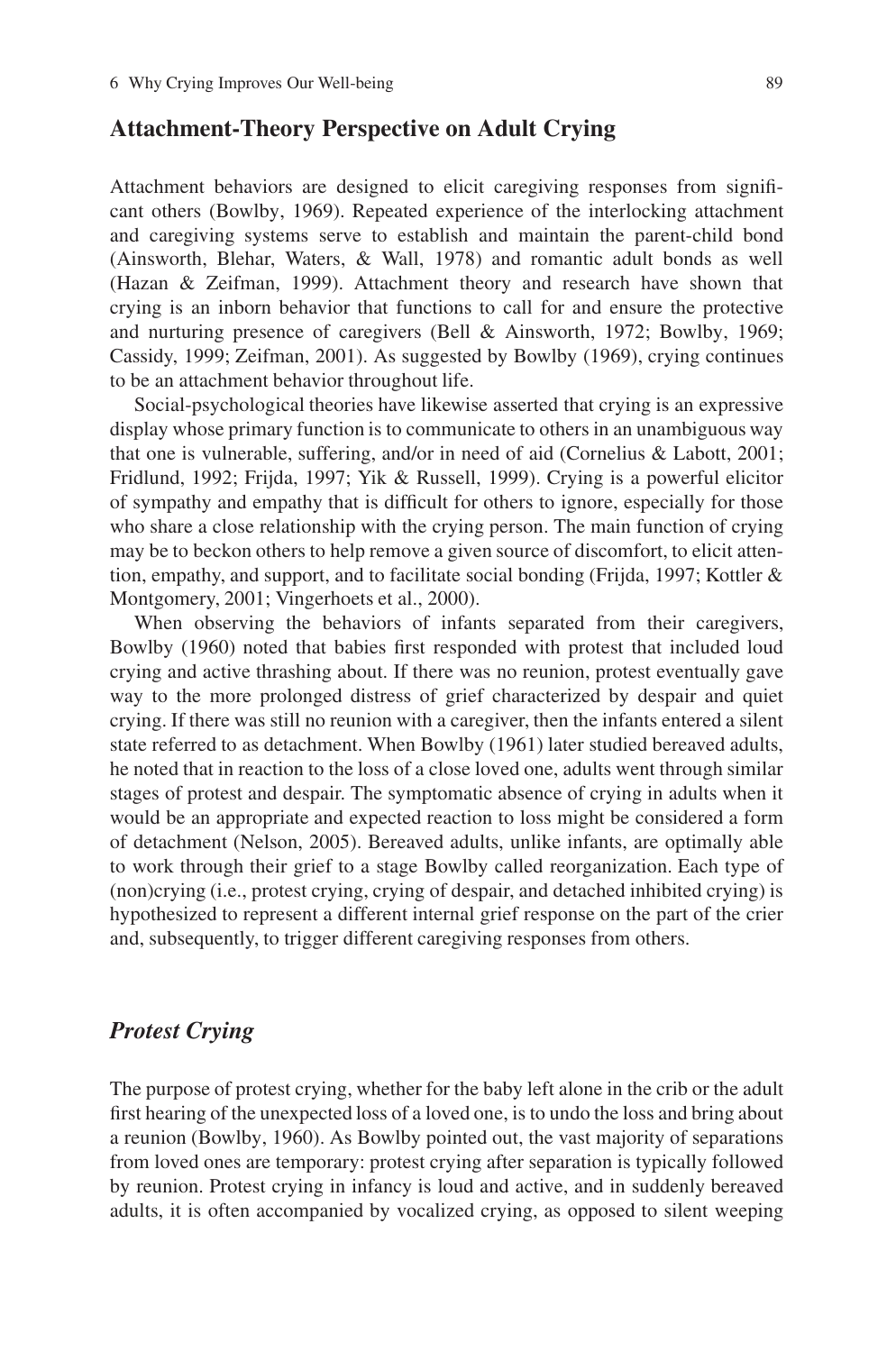(Nelson, 2000). If words are spoken, they are often plaintive denials of the news such as "No! No!" or in the case of a bereaved man quoted in the newspaper, "I want my mother back!" (Newsham, 2000). There is a lot of energy behind these cries, and it is directed at reestablishing the threatened connection and at fighting any sign that the loss is permanent.

Protest crying, according to Nelson (2005), causes the most interpersonal difficulties. In the presence of protesting infants or traumatically bereaved loved ones, caregivers usually feel sympathy and a parallel wish to undo the loss. However, protest crying over everyday losses often has a hostile, negative, accusatory edge that can result in alienating potential caregivers, particularly when the protest is aimed at the caregiver. Protest crying in adults can leave potential caregivers feeling manipulated, guilty, or apathetic instead of sympathetic and caring and may evoke negative reactions from others such as anger, frustration, and irritation (Frijda, 1986, 1997; Hill & Martin, 1997; Vingerhoets et al., 2000). Moreover, even if sympathy is felt or offered, Nelson (2005) has observed clinically that protest criers often reject sympathy outright because accepting comfort of any kind implies acceptance of the loss. Protest criers want action rather than comfort; they want caregivers to do something to undo their loss. Unless their demands are satisfactorily met, protest criers typically do not feel better after their crying spell.

#### *Sad Crying of Despair*

Crying in despair has more of a sad, quiet energy in both children and adults. The hope for a reunion, reconciliation, or restoration is abandoned, which leads to a deep, heavy sadness (Nelson, 2005). Bowlby (1960) noted that infants' cries at this stage were a quiet, low wail. Sad crying in adulthood signifies surrender to or acceptance of the loss (Nelson, 2005): the boyfriend loves another woman or the tumor is indeed a malignancy. Nelson (2005) has postulated that it is this type of crying that promotes healing and the working through of grief as the bereaved person acknowledges the painful permanence of the loss and reestablishes a symbolic connection with the lost attachment figure, object, or quality (for instance, by establishing an award in honor of the deceased or by forming a support group for others going through a similar loss). Through this process, the grieving person is eventually able to connect with new attachment figures, reconfigure relationships with surviving ones, and reorganize life anew.

Unlike crying in protest, sad crying in despair evokes positive caregiving feelings and a desire to comfort in even the most distant observer (Nelson, 2005). It exerts a sympathetic pull toward the sufferer that transcends words and crosses cultures. Touching, hugs, words of sympathy, and offers of help are among the caregiving behaviors of adults. However, feelings of needing or giving care can also evoke feelings of awkwardness in some people. Then, caregiving may take the form of false reassurance, distraction, or even deciding the crier prefers to be "left alone." People who are uncomfortable with intimacy may pull away when comfort is needed or, in extreme cases, react to sad crying with hostility.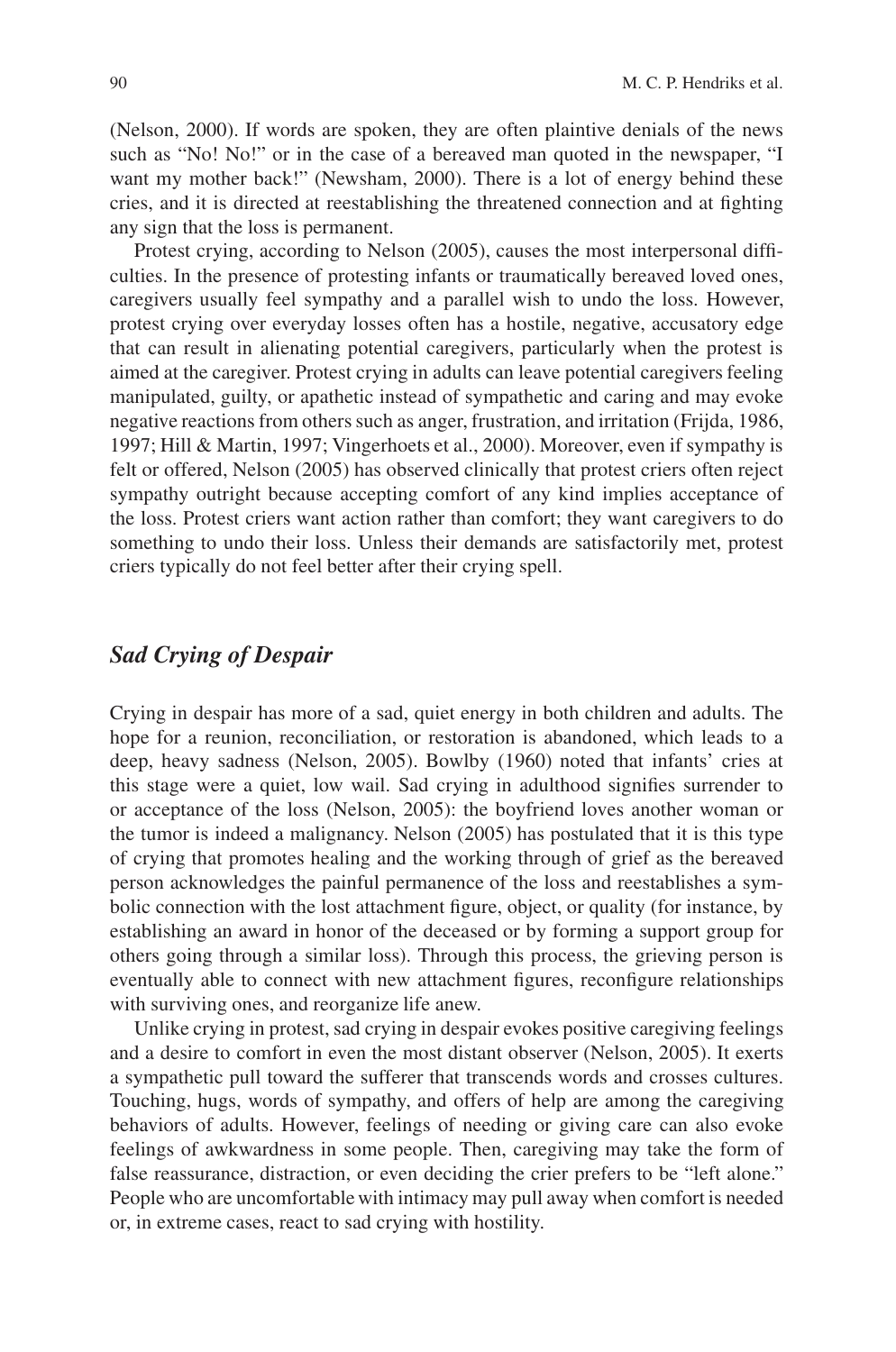#### *Detached Inhibited Crying*

In infancy, the final stage of response to separation from the caregiver is silence. For babies, this may be life-threatening, because helpless children will die if they fail to connect with a caregiver. Bowlby called this stage detachment and noted the eerie absence of crying. Detached inhibited crying, as Nelson (2005) describes it in adults, is typically associated with withdrawal, blocked or denied grief, and depression. There is no hope of resolution or healing after a significant loss. Detachment in adults may also be life-threatening if it involves excessive consumption of alcohol or drugs, refusal of food, or suicidal behavior. Interpersonally, detached inhibited crying is problematic because it defies connection and deflects support and caring while isolating the griever. Potential caregivers become frustrated and may even feel rejected. However, not all inhibited adult crying represents detachment. Some inhibited criers are able to show their sadness in alternative ways (e.g., by verbalizing their feelings) and to receive caregiving when they experience a loss even though they do not cry.

### **Review of Empirical Studies Concerning Adult Crying as an Attachment Behavior**

#### *Antecedents of Crying*

Evidence for the perspective that crying is an attachment behavior can be found by examining the situations that most likely induce crying in adults. According to Nelson (2005), most adult crying is triggered by situations analogous to the separations and vulnerabilities of infancy, and the common denominator of crying throughout life is grief over separation or loss. For example, funerals or memorials for family members or other intimates, situations involving the dissolution of romantic relationships or conflicts within such relationships, and sad films or television programs that have loss as a main theme are the situations in which people most often report crying (Nelson, 1998; 2000; Vingerhoets et al., 2000; Vingerhoets, Van Geleuken, Van Tilburg, & Van Heck, 1997). Among positive situations, weddings, music, and reunions occupy the top positions. These so-called tears of joy (Avery, 1983; Feldman, 1956; Weiss, 1952) that are associated with accomplishments, victories, and happy endings also touch intimately on themes of loss and grief. Victory instead of loss at an athletic competition, reunion instead of permanent separation after a child is kidnapped, and the end of childhood or the separation between child and parent at a wedding all represent happy outcomes combined with losses that have been averted, outlived, or overcome.

Although adult crying may be an expression of different emotions such as sadness, anger, joy, or fear, these emotions are typically accompanied by feelings of powerlessness (Vingerhoets, Boelhouwer, Van Tilburg, & Van Heck, 2001; Vingerhoets et al., 2000). Evidence further suggests that we are most likely to cry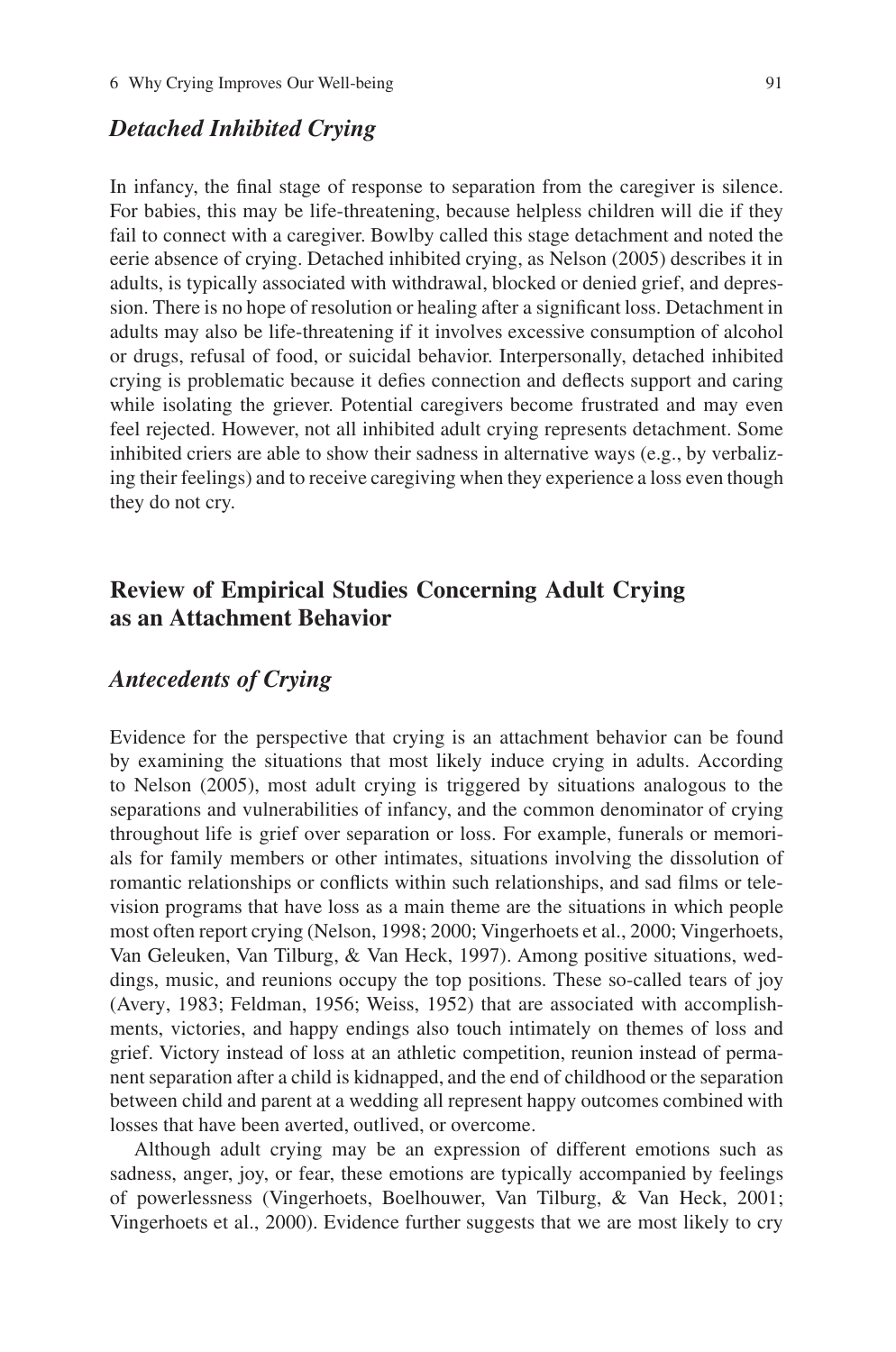in the presence of someone with whom we share a close relationship of some sort (Cornelius, 1981). Vingerhoets and colleagues (Vingerhoets et al., 2000; Vingerhoets et al., 1997) have found that adult crying typically occurs at home where intimates may be expected to be present. In short, the kinds of situations in which adults cry most frequently are those that would be predicted by an attachment approach to crying.

#### *Social Reactions to Crying*

Most important to the understanding of how crying enhances well-being through its interpersonal benefits is to review how people respond to the tears of others. In a study by Cornelius (1982), most individuals reported that they stop their ongoing activities to pay attention to the crying person. People reported that they try to physically or verbally comfort the crying individual or start to cry themselves. Wagner, Hexel, Bauer, & Kropiunigg (1997) demonstrated that, in response to a crying patient, doctors, nurses, and medical students mostly try to soothe the patient with words, hold the hand of the patient, and/or become personally affected. When Wagner et al. (1997) asked the hospital staff how other colleagues responded to their tears at work, it appeared that health professionals were mostly either comforted or left to themselves. However, a fifth of the medical students reported that they were ridiculed, screamed at, or looked at with contempt.

In addition to these real-life observations, some quasi-experimental studies have been carried out. In the study by Hill & Martin (1997), confederates (in this study, only women) acted as if they were crying or not crying in reaction to a film. The results showed that crying confederates elicited more sympathy and more crying from the participants (also only women) than did noncrying confederates. Hendriks, Croon, and Vingerhoets (2007) had participants respond to vignettes describing several situations in which the main character cried or did not cry. It appeared that participants tended to give more emotional support to and express less negative affect toward a crying than a noncrying person.

Cornelius and Lubliner (2003) and Hendriks & Vingerhoets (2006) both examined the so-called signal value of crying faces; that is, the social messages they convey to others. Cornelius and Lubliner (2003) found that most participants (60.0%) felt that crying people communicated the message that they want help, comfort, or to be taken care of. A smaller, albeit substantial, percentage (50.0%) of those who viewed the same faces with the tears digitally removed ("nontearful faces") gave the same answer. Cornelius and Lubliner (2003) additionally asked participants to indicate how they would respond to the person on the photo. The majority of participants who viewed a tearful face (59.0%) indicated that they would comfort the person, whereas the majority of respondents who viewed a nontearful face (52.1%) indicated that they would ask the person what was wrong. A larger percentage of those who saw a nontearful face (26.0%) reported they would leave the person alone compared with those who saw a crying face (19.6%). In the study of Hendriks  $\&$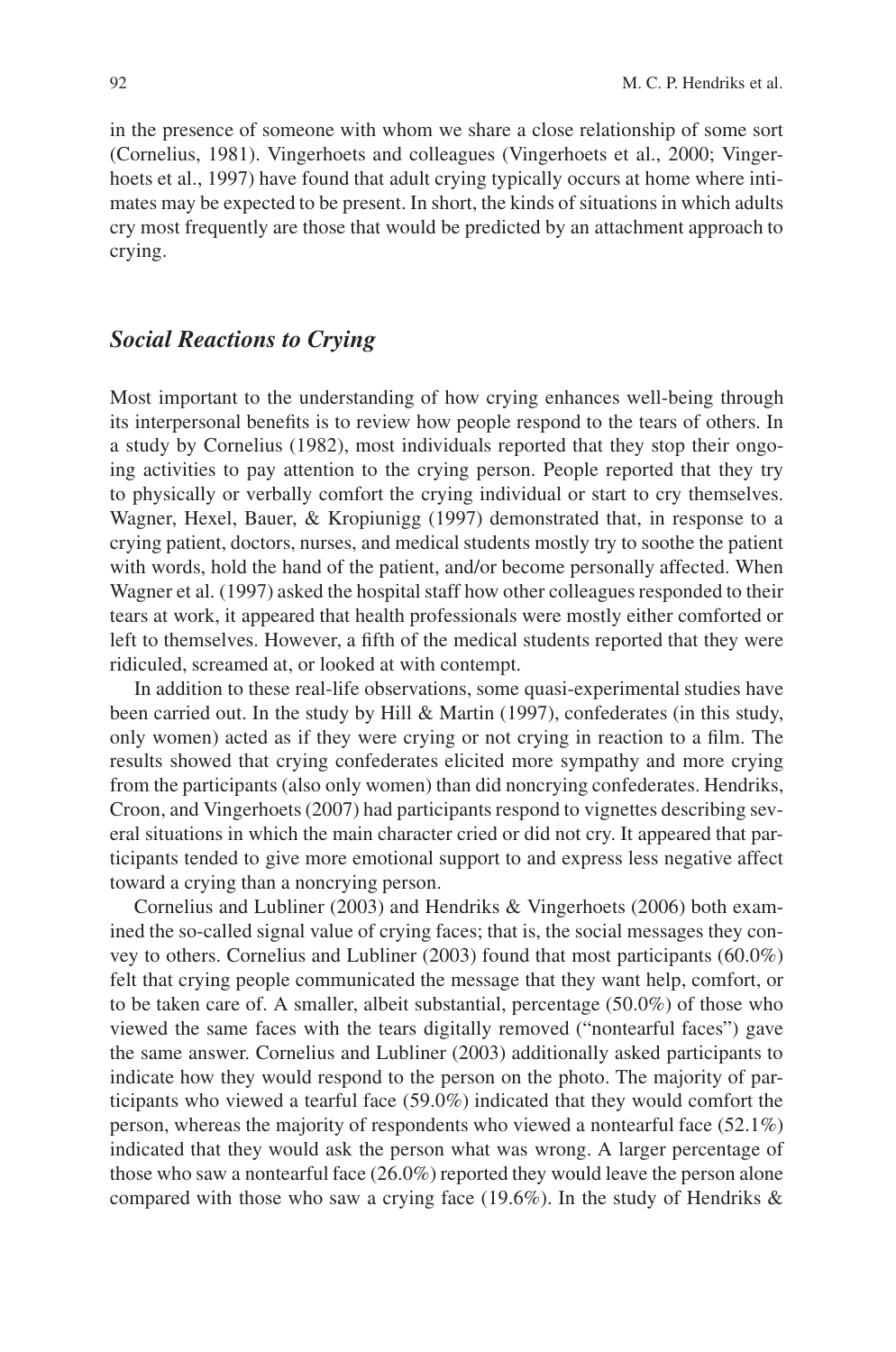Vingerhoets (2006), the reactions to crying faces were compared with the reactions to neutral, angry, and fearful faces. Respondents tended to give more emotional support to a crying person and to avoid a crying person less than people expressing the other emotions.

Concerning sex differences in reactions to crying, Jesser (1989) demonstrated that most female respondents reported crying along with a crying person, whereas male respondents were more likely to report ignoring a crying person. Respondents were more inclined to comfort and help a crying woman than a crying man (Cretser, Lombardo, Lombardo, & Mathis, 1982; Jesser, 1989). A crying man was more likely to be helped by female than by male respondents and was more looked down on by male than by female respondents (Cretser et al., 1982). In contrast, in the studies of Cornelius and colleagues (Cornelius and Lubliner, 2003; Cornelius, Nussbaum, Warner, & Moeller, 2000) and of Hendriks and colleagues (Hendriks & Vingerhoets, 2006; Hendriks, Croon, et al., in press), the sex of the respondent and of the crying person did not substantially influence the social reactions to crying. In the study by Cornelius and Lubliner (2003), there was some indication that men more likely than women leave a crying person alone, particularly if that person is another man. However, this interaction effect was quite small.

In short, most findings of the studies on social reactions to crying are in accordance with what the attachment perspective on adult crying would predict. As expected, crying mainly elicited sympathy and support, and crying people were perceived as communicating the message that they are in need of help. In addition, however, evidence was found for negative reactions from the social environment in reaction to tears. These negative findings do not necessarily contradict the attachment-theory perspective. Protest crying can evoke feelings of guilt and irritation in others, who subsequently may express their anger or frustration. Also, people who cry out of sadness may evoke feelings of awkwardness in potential caregivers, which may result in their pulling away. The sex of the potential caregiver might partially determine the amount of awkwardness that is experienced in the presence of a crying person. Because women are more comfortable with intimacy and a nurturing role, they may experience fewer feelings of awkwardness in the presence of a crying person than men. This might explain why women reacted with sympathy and support while men tended to feel irritated and confused in the presence of a crying person (Cretser et al., 1982; Jesser, 1989).

Hendriks et al. (in press) demonstrated that reactions from the social environment to crying were partially determined by the situation (i.e., the context) in which the person cried. Whether or not others perceive the crying as appropriate might be especially relevant in this regard. Anecdotal evidence has suggested that tears that are considered as inappropriate or manipulative may evoke strong negative reactions and even may be considered as blackmail (Frijda, 1997; Kottler, 1996). As an example, crying on the job is often considered as inappropriate (Hoover-Dempsey, Plas, & Wallston, 1986), which might explain the findings of Wagner et al. (1997) that crying medical students were sometimes ridiculed, looked at with contempt, or screamed at by their colleagues.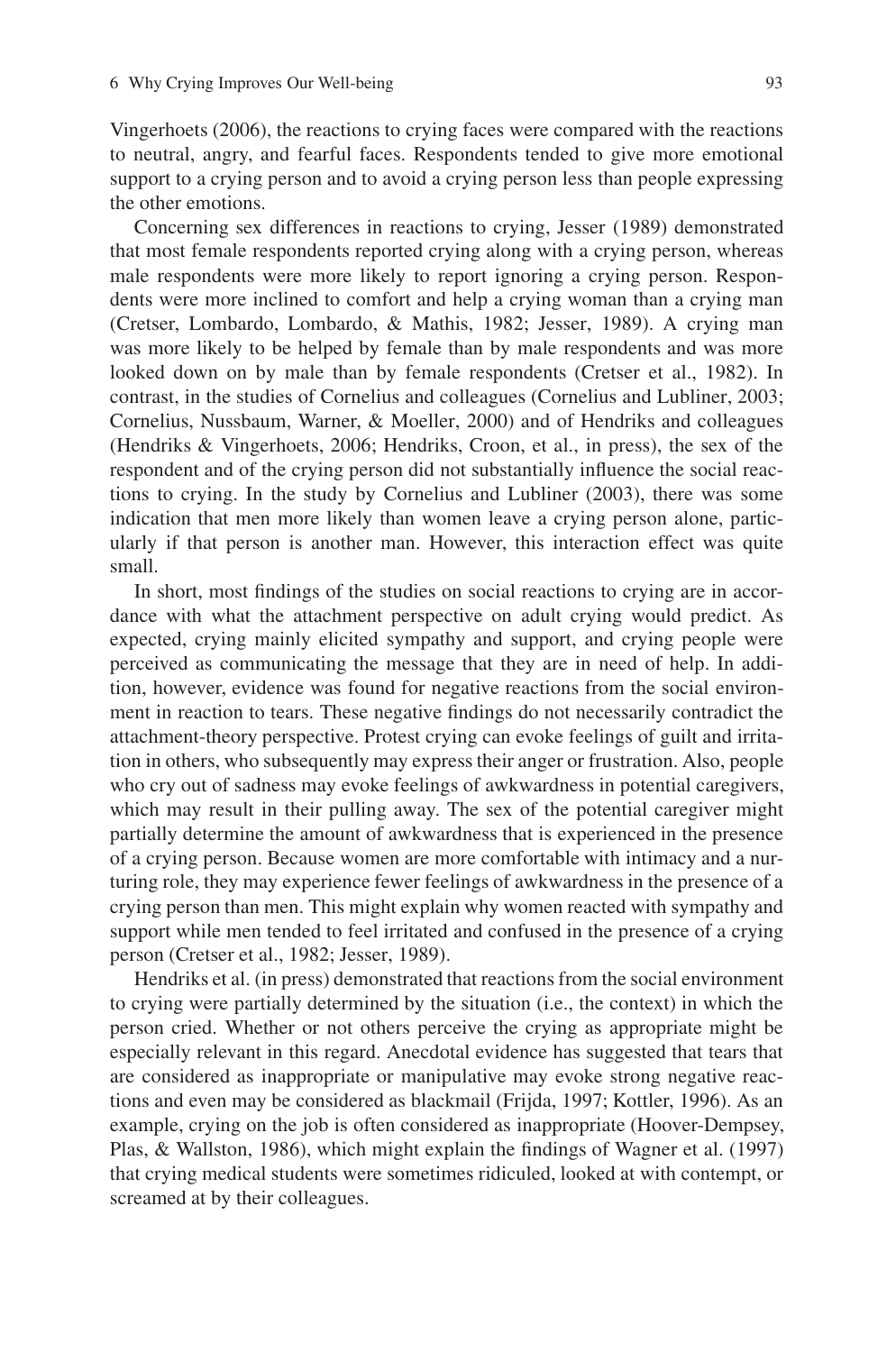#### **Conclusion**

This chapter focused on the question whether adult crying acts as an attachment behavior; that is, whether crying elicits support and facilitates social bonding. It is posited that these caregiving responses may subsequently improve the well-being of the crying person. The research findings here presented support the view that crying is a very compelling communicative signal with a high potential to elicit caregiving responses and to strengthen social bonds. Crying appears to be an important attachment behavior throughout life that is primarily designed to communicate the need for help and to stimulate others to offer this comfort and help.

However, the commonly made assumption that crying is a clear and unambiguous phenomenon generally yielding the same interpersonal functions does not seem to hold. In certain conditions, people also responded negatively to the tears of others. These discrepant reactions confirm the validity of distinguishing between different types of crying (i.e., protest crying and sad crying of despair). Protest crying might lead to interpersonal difficulties, whereas sad crying might primarily elicit positive reactions in others. Unfortunately, until now, researchers have made no distinction between these kinds of crying. Future research should therefore explicitly examine the social reactions to different kinds of crying, for instance, by manipulating the auditory aspects of the crying spell; protest crying could be presented by a loud cry and sad crying could be presented by a quiet wail. Another possibility is to manipulate or analyze the social context of crying.

Future research should also combine the study of the intrapersonal and interpersonal consequences of crying. In this way, it could be determined whether the alleged beneficial health effects of crying depend upon the reactions from people in the social environment. The effects of crying on physiologic and psychological functioning should be investigated both in situations in which crying has positive interpersonal effects and in situations in which crying has no or negative interpersonal effects. Given the social reactions to the different types of crying, it can be expected that protest crying will be less beneficial for one's well-being than sad crying of despair.

#### **References**

- Ainsworth, M. D. S., Blehar, M., Waters, E., & Wall, S. (1978). *Patterns of attachment: a psychological study of the strange situation*. Hillsdale, NJ: Lawrence Erlbaum Associates.
- Avery, N. (1983). Tears of joy. *Journal of the American Academy of Psychoanalysis, 11*, 251–263.
- Bell, S. M., & Ainsworth, M. D. S. (1972). Infant crying and maternal responsiveness. *Child Development, 43*, 1171–1190.
- Bowlby, J. (1960). Grief and mourning in infancy and early childhood. *Psychoanalytic Study of the Child, 15*, 9–52.
- Bowlby, J. (1961). Processes of mourning. *The International Journal of Psycho-analysis, 42*, 317–339.
- Bowlby, J. (1969). *Attachment*. New York: Basic Books.
- Cassidy, J. (1999). The nature of the child's ties. In J. Cassidy & P. R. Shaver (Eds.), *Handbook of attachment. Theory, research and clinical applications* (pp. 3–20). New York: The Guilford Press.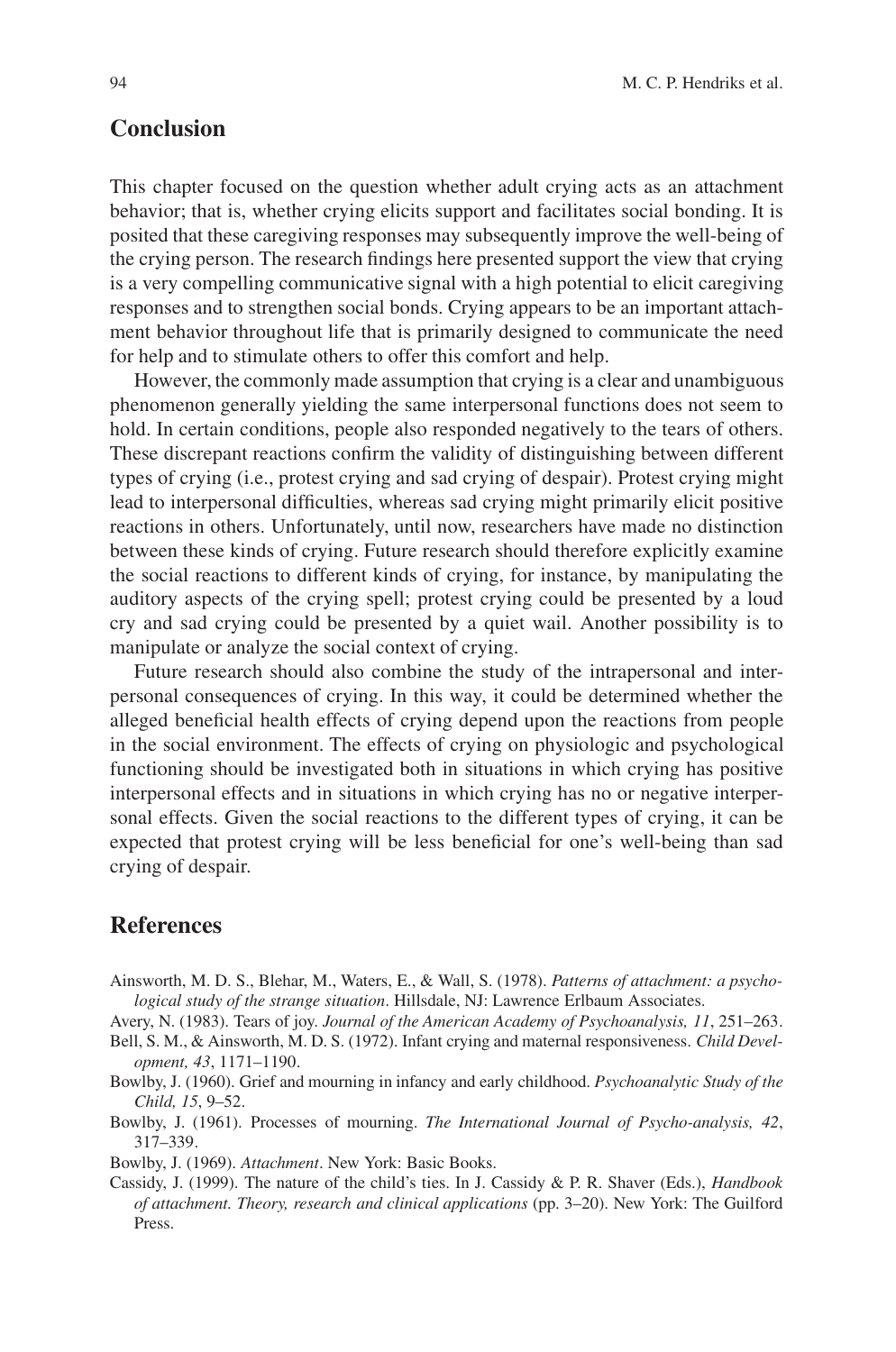- Cornelius, R. R. (1981). *Weeping as social interaction: the interpersonal logic of the moist eye*. Amherst, MA: Unpublished doctoral dissertation, University of Massachusetts.
- Cornelius, R. R. (1982). *Weeping as social interaction.* Paper presented at the fifty-third annual meeting of the Eastern Psychological Association, Baltimore, Maryland.
- Cornelius, R. R. (1986). *Presience in the pre-scientific study of weeping: a history of weeping in the popular press from the mid-1800's to the present.* Paper presented at the 75th Annual Meeting of the Eastern Psychological Association, New York.
- Cornelius, R. R. (1997). Toward a new understanding of weeping and catharsis? In A. J. J. M. Vingerhoets, F. J. Van Bussel, & A. J. W. Boelhouwer (Eds.), *The (non)expression of emotions in health and disease* (pp. 303–321). Tilburg, The Netherlands: Tilburg University Press.
- Cornelius, R. R. (2001). Crying and catharsis. In A. J. J. M. Vingerhoets & R. R. Cornelius (Eds.), *Adult crying: a biopsychosocial approach* (pp. 199–211). Hove, United Kingdom: Brunner-Routledge.
- Cornelius, R. R., & Labott, S. M. (2001). The social psychological aspects of crying. In A. J. J. M. Vingerhoets & R. R. Cornelius (Eds.), *Adult crying: a biopsychosocial approach* (pp. 159–176). Hove, United Kingdom: Brunner-Routledge.
- Cornelius, R. R., & Lubliner, E. (2003). *The what and why of others' responses to our tears: Adult crying as an attachment behavior.* Paper presented at the Third international conference on The (Non)Expression of Emotions in Health and Disease, Tilburg, The Netherlands.
- Cornelius, R. R., Nussbaum, R., Warner, L., & Moeller, C. (2000). *'An action full of meaning and of real service': the social and emotional messages of crying.* Paper presented at the XIth Conference of the International Society for Research on Emotions, Quebec City, Canada.
- Cretser, G. A., Lombardo, W. K., Lombardo, B., & Mathis, S. (1982). Reactions to men and women who cry: a study of sex differences in perceived societal attitudes versus personal attitudes. *Perceptual and Motor Skills, 55*, 479–486.
- Feldman, S. (1956). Crying at the happy ending. *Journal of the American Psychoanalytic Association, 4*, 477–485.
- Fridlund, A. J. (1992). The behavioral ecology and sociality of human faces. In M. S. Clark (Ed.), *Emotion* (pp. 90–121). Newbury Park: Sage Publications.
- Frijda, N. H. (1986). *The emotions*. Cambridge: Cambridge University Press.
- Frijda, N. H. (1997). On the functions of emotional expression. In A. J. J. M. Vingerhoets, F. J. Van Bussel & A. J. W. Boelhouwer (Eds.), *The (non)expression of emotions in health and disease* (pp. 1–14). Tilburg, The Netherlands: Tilburg University Press.
- Hazan, C., & Zeifman, D. M. (1999). Pair bonds as attachments. Evaluating the evidence. In J. Cassidy & P. R. Shaver (Eds.), *Handbook of attachment. Theory, research, and clinical implications* (pp. 336–354). New York: The Guilford Press.
- Hendriks, M. C. P., & Vingerhoets, A. J. J. M. (2006). The social messages of crying faces: their influence on anticipated person perception, emotions and behavioural responses. *Cognition and Emotion, 20*, 878–886.
- Hendriks, M. C. P., Croon, M. A., & Vingerhoets, A. J. J. M. (in press). Social reactions to adult crying: the help-soliciting function of tears. *Journal of Social Psychology.*
- Hendriks, M. C. P., Rottenberg, J., & Vingerhoets, A. J. J. M. (2007). Can the distress-signal and arousal-reduction views of crying be reconciled? Evidence from the cardiovascular system. *Emotion*, *7*, 458–463.
- Hill, P., & Martin, R. B. (1997). Empathic weeping, social communication, and cognitive dissonance. *Journal of Social and Clinical Psychology, 16*, 299–322.
- Hoover-Dempsey, K. V., Plas, J. M., & Wallston, B. S. (1986). Tears and weeping among professional women: In search of new understanding. *Psychology of Women Quarterly, 10*, 19–34.
- Jesser, C. J. (1989). Men and crying. *Changing Men,* Winter/spring, 12, 15.
- Kottler, J. A. (1996). *The language of tears*. San Francisco: Jossey-Bass Publishers.
- Kottler, J. A., & Montgomery, M. J. (2001). Theories of crying. In A. J. J. M. Vingerhoets & R. R. Cornelius (Eds.), *Adult crying: a biopsychosocial approach* (pp. 1–17). Hove, United Kingdom: Brunner-Routledge.
- Nelson, J. K. (1998). The meaning of crying based on attachment theory. *Clinical Social Work Journal, 26*, 9–22.